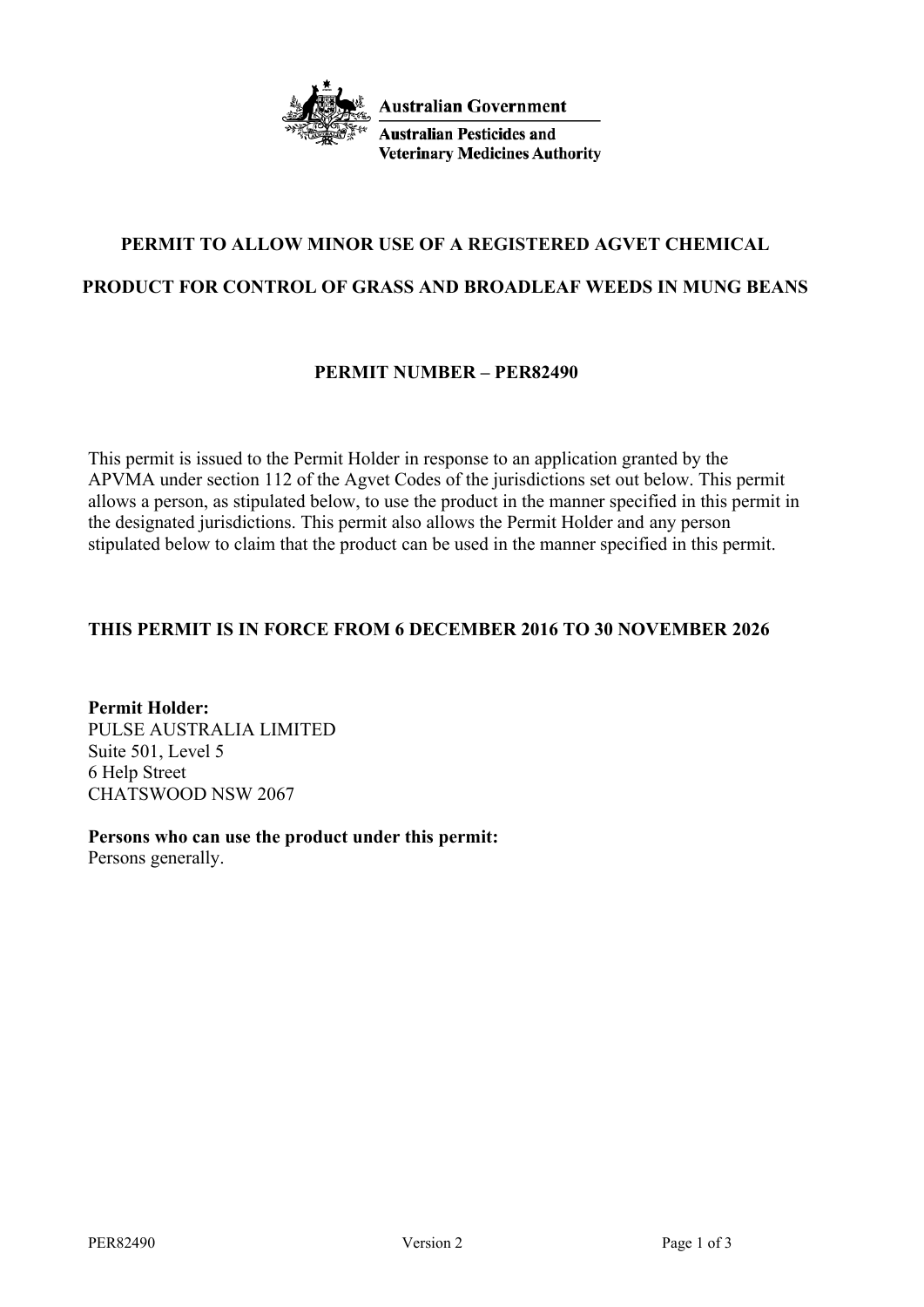### **CONDITIONS OF USE**

#### **Products to be used:**

RAPTOR WG HERBICIDE (APVMA No. 50854) PLUS OTHER REGISTERED PRODUCTS Containing: 700 g/kg IMAZAMOX as the only active constituent.

CLAW 350SL HERBICIDE (APVMA No. 70281) PLUS OTHER REGISTERED PRODUCTS Containing: 350 g/kg IMAZAMOX as the only active constituent.

### **RESTRAINT:**

DO NOT apply to crops or weeds stressed by factors such as root or foliar diseases, water logging, nutrient deficiencies or extremes of temperature and moisture. DO NOT apply to crops stressed by any previous herbicide treatments. DO NOT apply by aircraft.

#### **Directions for Use:**

| Crop                           | Pest                                                               | Rate                                                                                                                                                                                                          |
|--------------------------------|--------------------------------------------------------------------|---------------------------------------------------------------------------------------------------------------------------------------------------------------------------------------------------------------|
| Mung Beans<br>(post-emergence) | Weeds as per label for Peanuts<br>and Soybeans<br>(post-emergence) | $350$ g/L product:<br>$100$ mL/ha<br>plus BS 1000 (or equivalent) at<br>200 mL per 100 L water<br>$\frac{700 \text{ g/kg}$ product:<br>$50$ g/ha<br>plus BS 1000 (or equivalent) at<br>200 mL per 100 L water |

# **Critical Use Comments:**

- Apply to actively growing broadleaved weeds in the cotyledon to 2 leaf stage. Apply to grass weeds up to the 2 tiller stage.
- Apply by ground boom only.
- DO NOT apply to crops beyond the 6 leaf stage.
- DO NOT apply more than 1 application per season.
- DO NOT use adjuvants other than BS 1000 or equivalent.
- DO NOT use oil or mix with other products containing emulsifying agents.
- Good crop growth will aid weed control. Weeds may not be totally controlled but populations will be significantly reduced and surviving plants will generally be severely retarded. Ensure that crop agronomy is correct, to provide competition to such weeds.